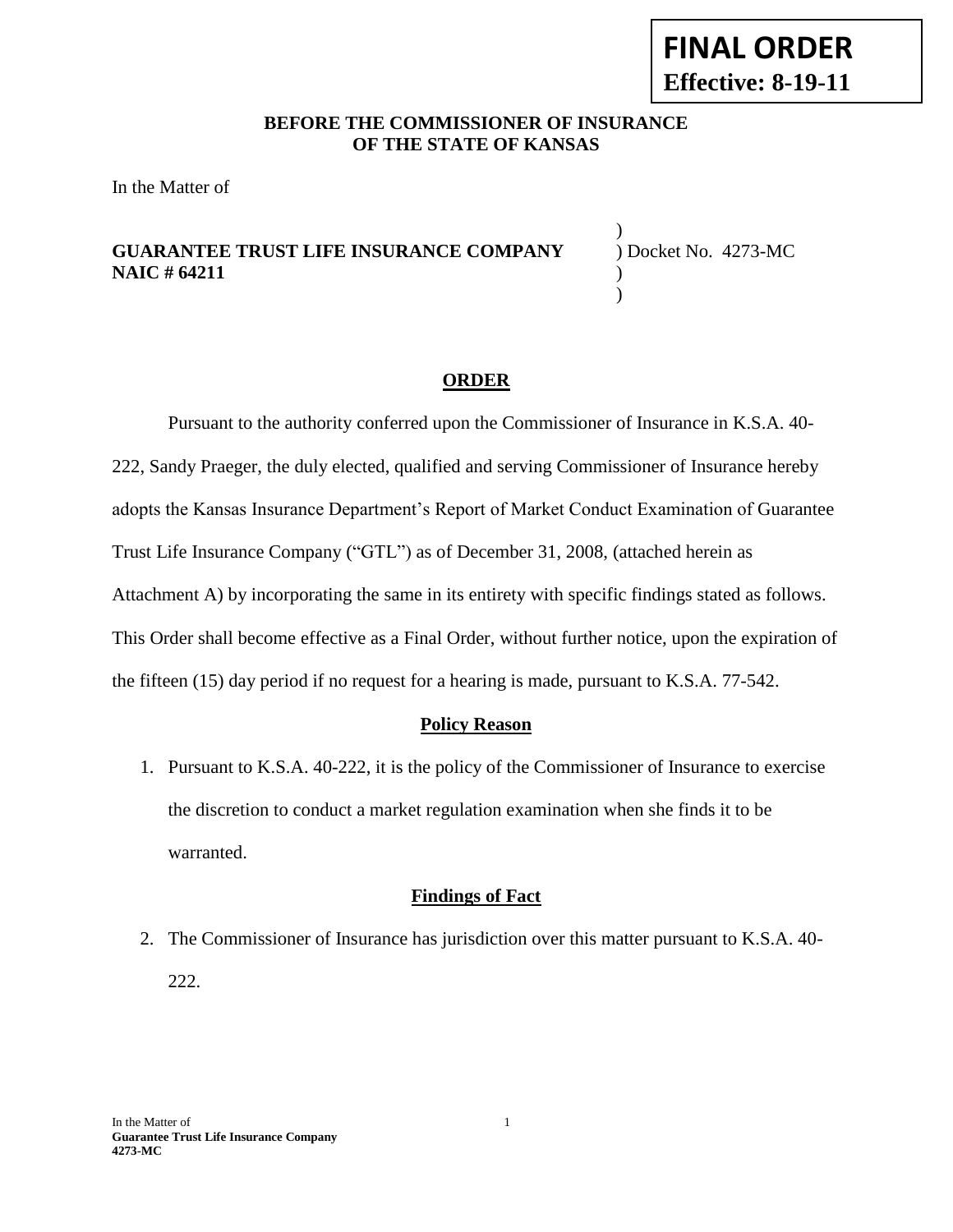- 3. The Kansas Insurance Department ("KID") completed a targeted market conduct examination of GTL. The period of examination was January 1, 2004 through December 31, 2008.
- 4. On or about January 7, 2011 the Examiner-in-Charge provided GTL with a final draft of the Market Conduct Examination with request for GTL response in the form of written comments, additions, or acceptance.
- 5. GTL responded with written comments regarding the draft report.
- 6. The Kansas Commissioner of Insurance has since fully reviewed said Kansas report which is attached herein as Attachment A.
- 7. Tests for Marketing and Sales General Standards
	- a. Standard 1 reviews all advertising and sales materials are in compliance with applicable statutes, rules and regulations.
		- i. During the review of student blanket coverage, it was found that there were 9 problems with the marketing material in violation of K.A.R. 40-9- 100.
		- ii. During the review of the Critical Provider Program, a term life insurance policy with an accelerated benefit rider, it is noted that the "Critical Provider Product Brochure" is in violation of K.A.R. 40-2- 20(b) and section 5 of the NAIC Rules Governing the Advertising of Life Insurance Model Regulation as adopted by K.A.R. 40-9-118.
		- iii. A cover letter sent to a new customer who has purchased the Critical Provider Program was found to be in violation of K.S.A. 40-2404(1)(a) and K.S.A. 40-2404(1)(e).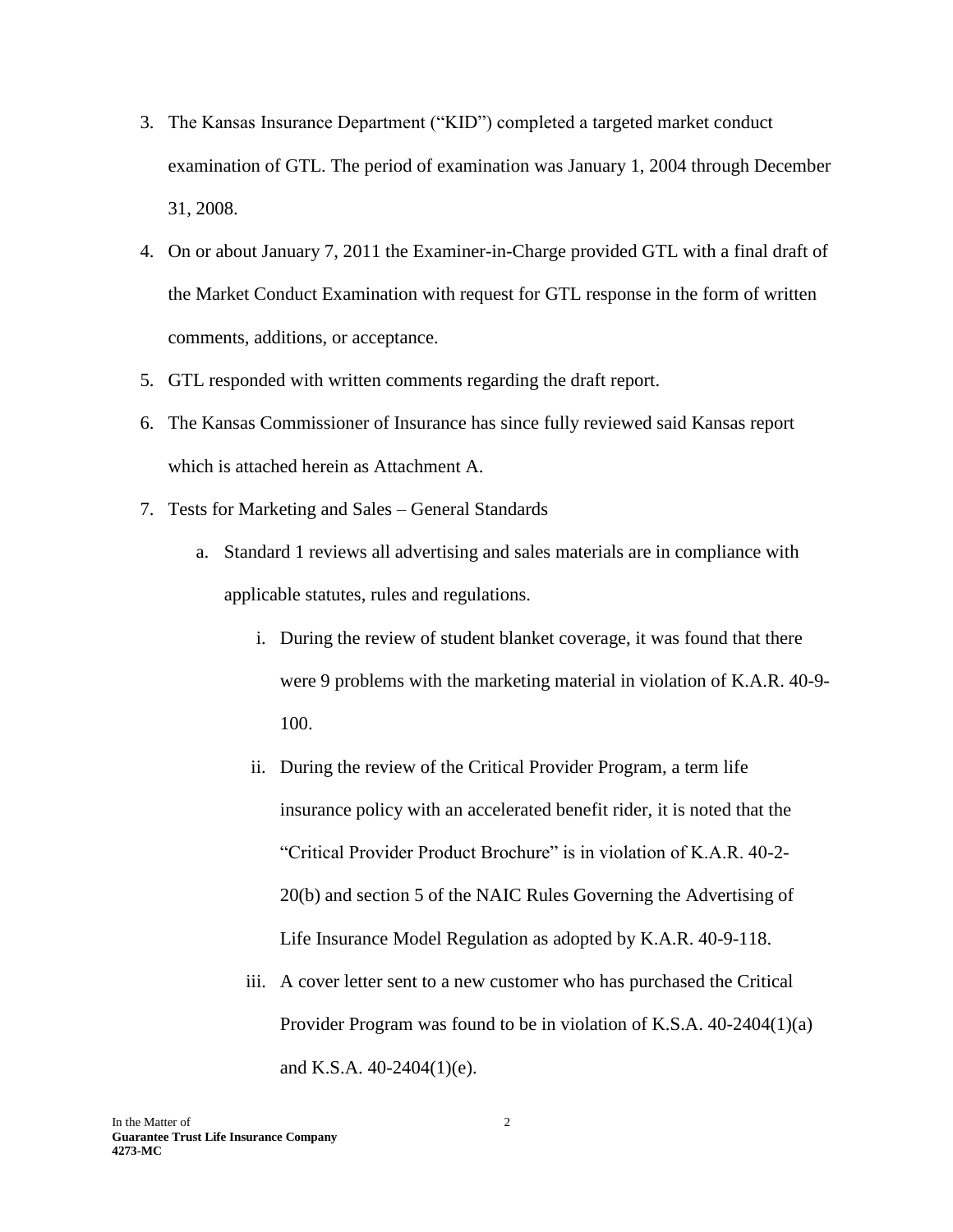- iv. It was found that an incorrect application for the Critical Provider Program which was not approved by KID was used 5 times when offering insurance coverage in violation of K.S.A. 40-442 and K.S.A. 40-443.
- v. A marketing script and cover letter used to market GTL's Critical Provider Program did not explain that the policy being marketed was a life insurance policy rather than a health insurance policy which is a violation of K.S.A. 40-2404(1)(a) and K.S.A. 40-2404(1)(e).
- vi. The application for GTL's Critical Provider Program lists the product as a single premium in violation of K.A.R. 40-2-20(b), K.S.A. 40-2404(1)(a) and K.S.A. 40-2404(1)(e).
- vii. In products offered by GTL to group associations, the application lists only one cost, which co-mingled the association dues and premium amounts in violation of K.S.A. 40-2215.
- viii. GTL failed standard 1.
- 8. Tests for Marketing and Sales Health Standards
	- a. Standard 2 reviews to ensure that the outline of coverages are in compliance with all applicable statutes, rules and regulations.
		- i. One outline of coverage form for GTL's cancer product did not include a designation for the date, name and signature of the insurance agent or the name of the employee of the insurer if no agent is involved, who assumes responsibility for the outline in violation of K.A.R.  $40-4-23(b)(3)(A)$ .
		- ii. The outline of coverage form for GTL's cancer product also failed to disclose policy provisions relating to the cancelation of coverage in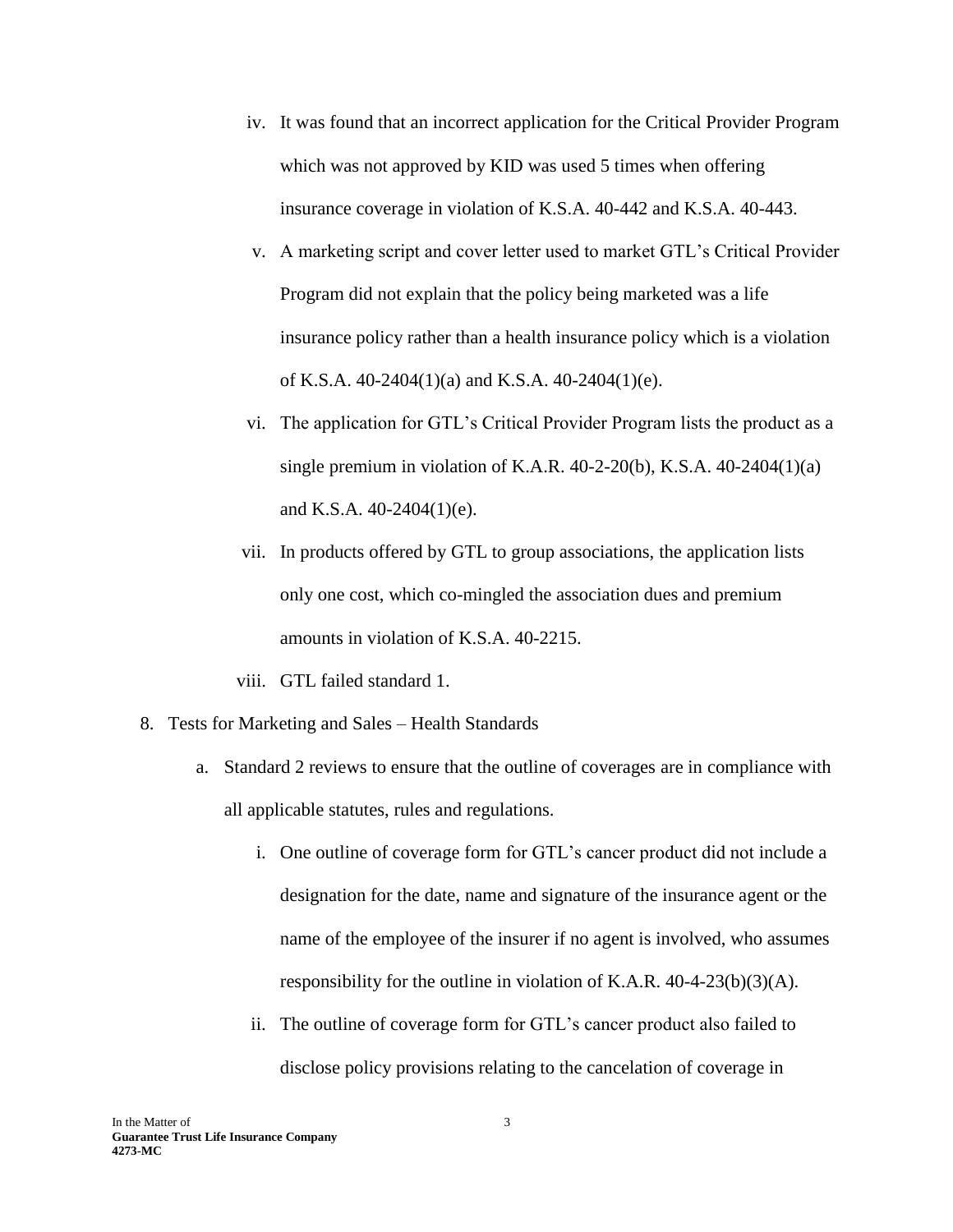violation of K.A.R.  $40-4-23(b)(3)(F)$  and failed to disclose policy premiums in violation of K.A.R. 40-4-23(b)(3)(E).

- iii. GTL failed standard 2.
- 9. Tests for Marketing and Sales Long Term Care Standards
	- a. Standard 3 reviews to ensure that marketing for long term care products complies with applicable statutes, rules and regulations.
		- i. The Company offered to convert existing Long Term Care insurance policies that were due to have a significant rate increase implemented after the expiration of the initial rate guarantee period to a new Long Term Care Insurance policy offered by GTL. The offer included refunding premiums paid for the Compound Inflation Protection and Return of Premium riders back to the inception of the policy. GTL received fourteen complaints in 2008 regarding high pressure sales tactics related to this conversion.
		- ii. The Company failed standard 3.
- 10. Tests for Policyholder Services Long Term Care Standards
	- a. Standard 4 ensures that policyholder service for long term care products complies with applicable statutes, rules and regulations.
		- i. Per an Illinois Consent Order and a separate agreement with KID, GTL refunded premium paid by the insureds if they chose to convert to a different policy. Fourteen errors of an improper refund out of a sample of fifty were found. After further inquiry, 287 total accounts were found to have errors.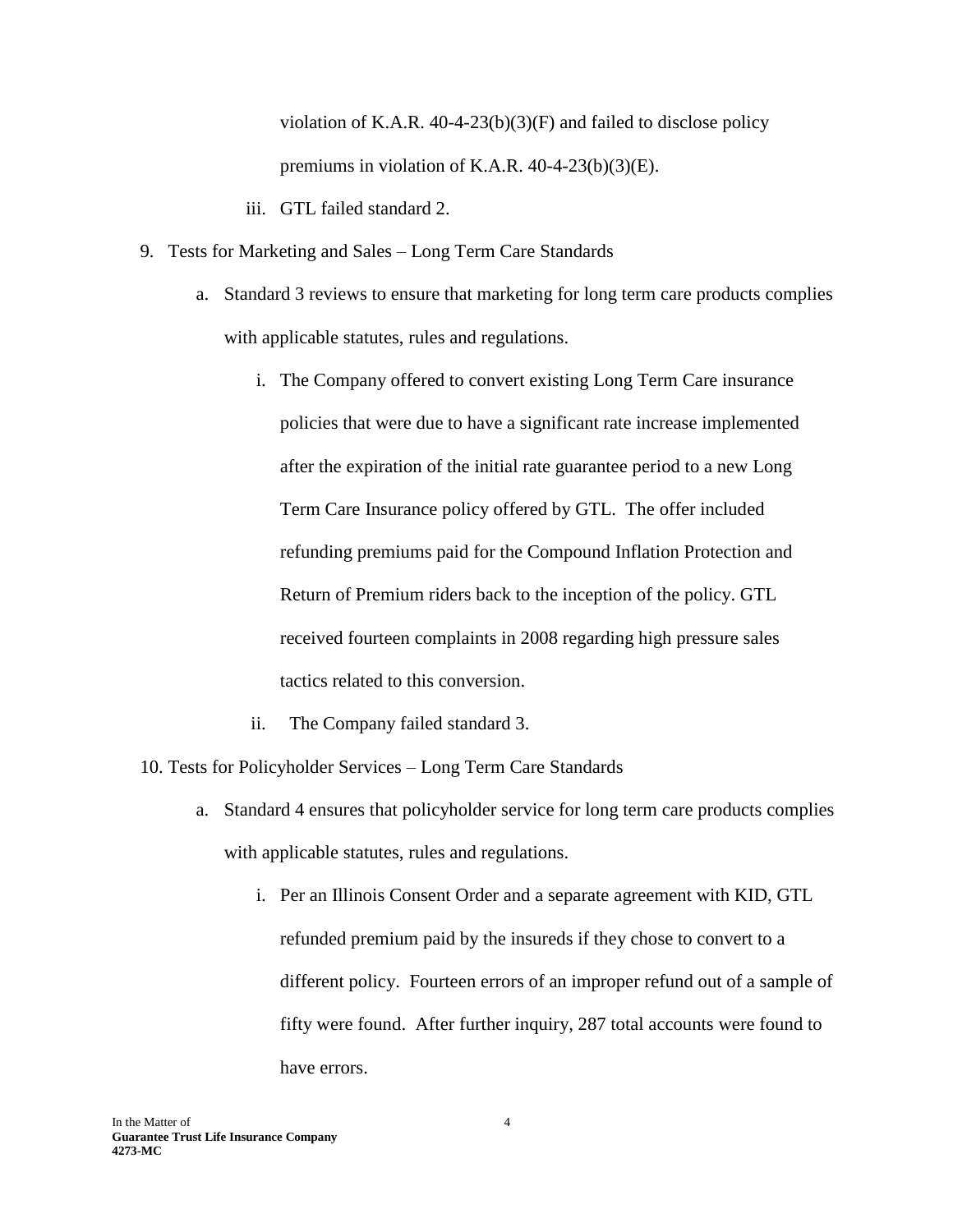ii. The Company failed standard 4.

# **Applicable Law**

K.S.A. 40-222 states, in pertinent part:

(a) Whenever the commissioner of insurance deems it necessary but at least once every five years, the commissioner may make, or direct to be made, a financial examination of any insurance company in the process of organization, or applying for admission or doing business in this state. In addition, at the commissioner's discretion the commissioner may make, or direct to be made, a market regulation examination of any insurance company doing business in this state.

### K.S.A. 40-442 states:

No individual policy of life insurance shall be issued or delivered to any person in this state nor shall any application, rider or endorsement be used in connection therewith, until a copy of the form thereof has been filed with the commissioner of insurance.

#### K.S.A. 40-443 states:

No such policy shall be issued, nor shall any application, rider or endorsement be used in connection therewith, until such policy, application, rider or endorsement has been approved by the commissioner or until thirty (30) days after the filing of any such form, whichever first occurs.

K.S.A. 40-2215 states, in pertinent part:

(b) No group or blanket policy or certificate of accident and sickness insurance providing hospital, medical or surgical expense benefits shall be issued or delivered to any person in this state, nor shall any application, rider or endorsement be used in connection therewith, until a copy of the form thereof and of the classification of risks and the premium rates pertaining thereto has been filed with the commissioner of insurance.

K.S.A. 40-2404 states, in pertinent part: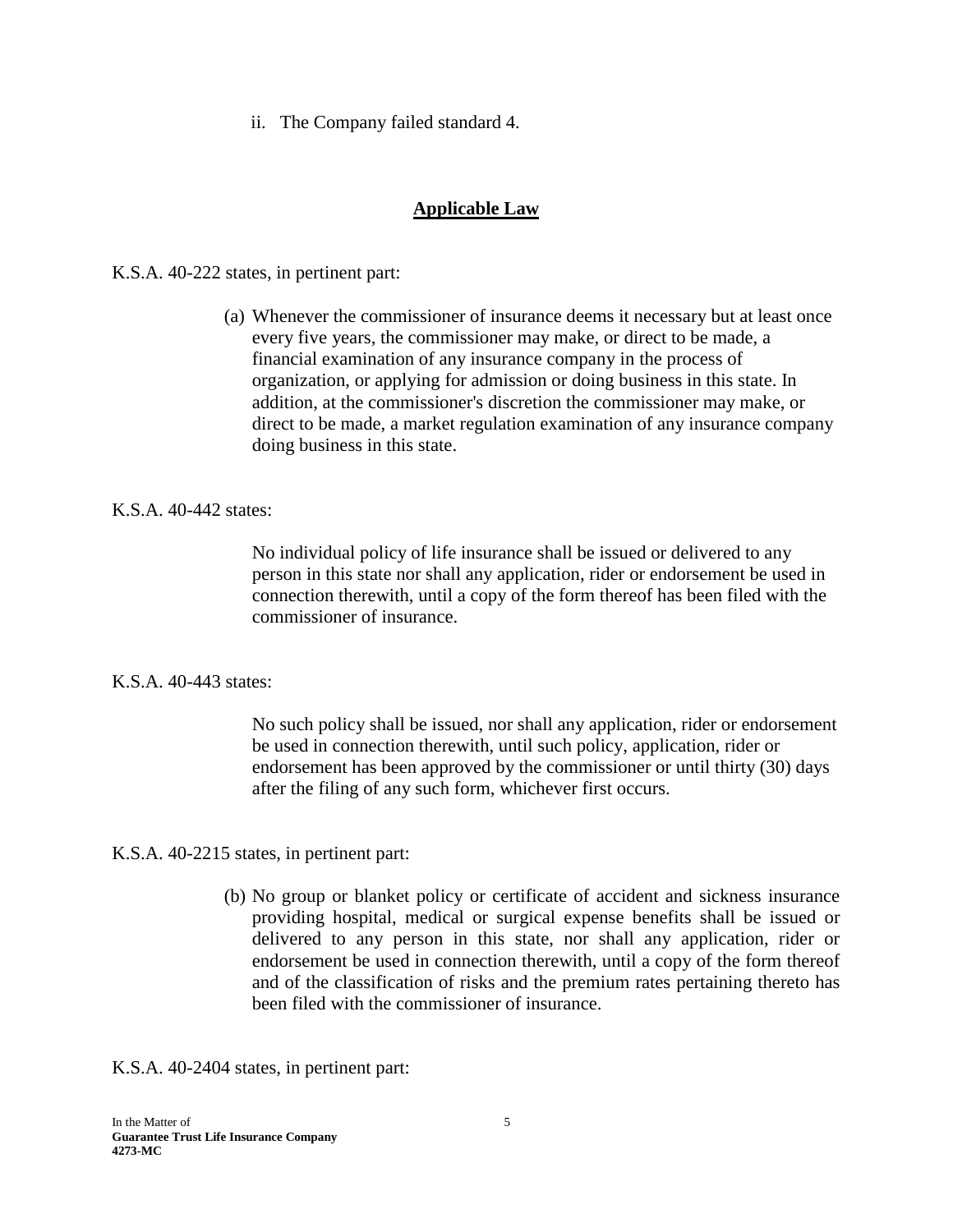The following are hereby defined as unfair methods of competition and unfair or deceptive acts or practices in the business of insurance:

- (1) *Misrepresentations and false advertising of insurance policies.* Making, issuing, circulating or causing to be made, issued or circulated, any estimate, illustration, circular, statement, sales presentation, omission or comparison which:
	- (a) Misrepresents the benefits, advantages, conditions or terms of any insurance policy;
	- (e) uses any name or title of any insurance policy or class of insurance policies misrepresenting the true nature thereof;

### K.S.A. 40-2442 states, in pertinent part:

- (a) Within 30 days after receipt of any claim, and amendments thereto, any insurer issuing a policy of accident and sickness insurance shall pay a clean claim for reimbursement in accordance with this section or send a written or electronic notice acknowledging receipt of and the status of the claim. Such notice shall include the date such claim was received by the insurer and state that:
	- (1) The insurer refuses to reimburse all or part of the claim and specify each reason for denial; or
	- (2) additional information is necessary to determine if all or any part of the claim will be reimbursed and what specific additional information is necessary.
- (b) If any insurer issuing a policy of accident and sickness insurance fails to comply with subsection (a), such insurer shall pay interest at the rate of 1% per month on the amount of the claim that remains unpaid 30 days after the receipt of the claim. The interest paid pursuant to this subsection shall be included in any late reimbursement without requiring the person who filed the original claim to make any additional claim for such interest.
- (d) Within 15 days after receipt of all the requested additional information, an insurer issuing a policy of accident and sickness insurance shall pay a clean claim in accordance with this section or send a written or electronic notice that states:
	- (1) Such insurer refuses to reimburse all or part of the claim; and
	- (2) specifies each reason for denial. Any insurer issuing a policy of accident and sickness insurance that fails to comply with this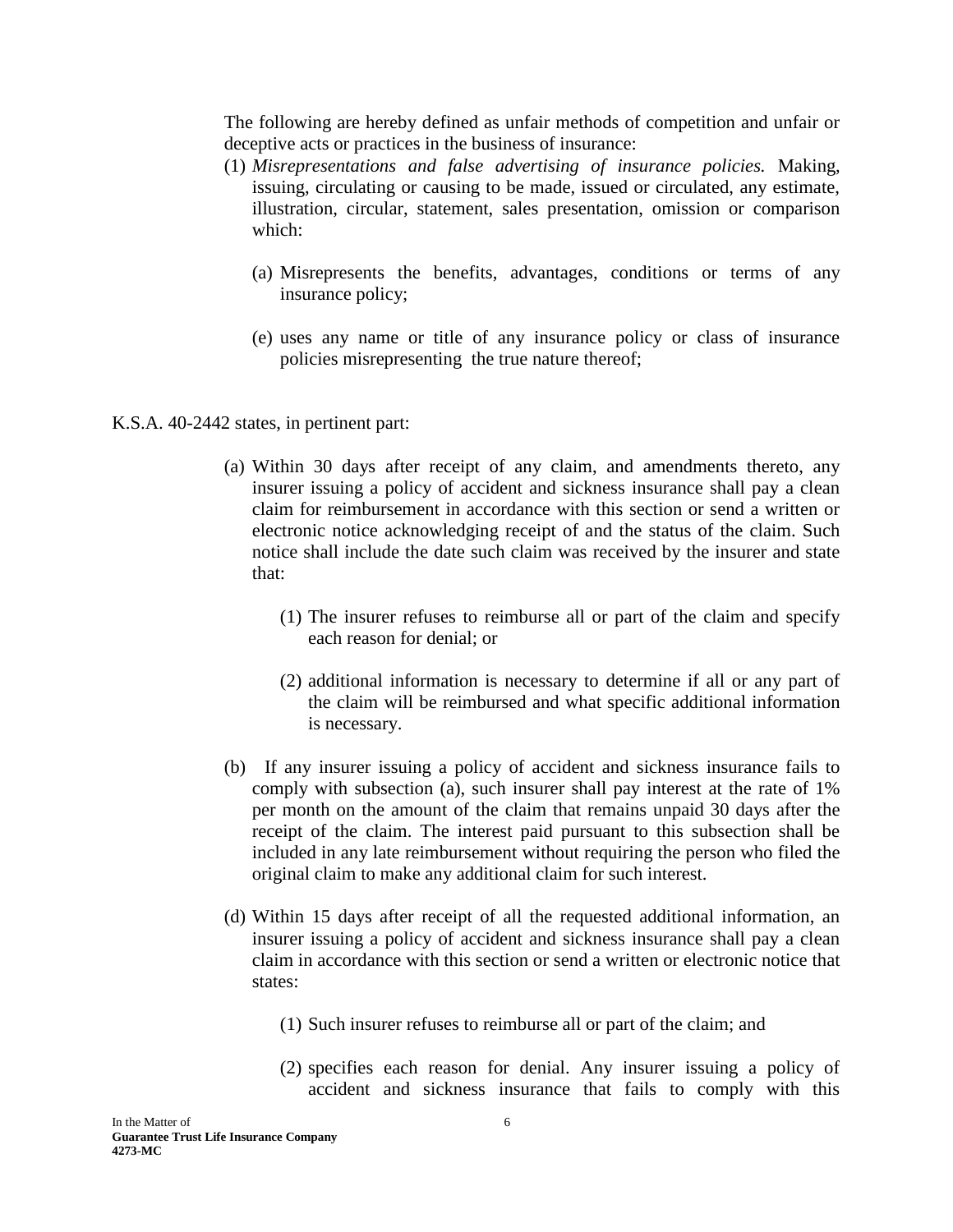subsection shall pay interest on any amount of the claim that remains unpaid at the rate of 1% per month.

K.A.R. 40-1-34 states, in pertinent part:

Section 5.

A. No insurer shall fail to fully disclose to first party claimants all pertinent benefits, coverages or other provisions of an insurance policy or insurance contract under which a claim is presented.

Section 7.

Every insurer shall complete investigation of a claim within thirty days after notification of claim, unless such investigation cannot reasonably be completed within such time.

### Section 8.

- A. Within fifteen working days after receipt by the insurer of properly executed proofs of loss, the first party claimant shall be advised of the acceptance or denial of the claim by the insurer. No insurer shall deny a claim on the grounds of a specific policy provision, condition, or exclusion unless reference to such provision, condition, or exclusion is included in the denial. The denial must be given to the claimant in writing and the claim file of the insurer shall contain a copy of the denial.
- C. If the insurer needs more time to determine whether a first party claim should be accepted or denied, it shall so notify the first party claimant within fifteen working days after receipt of the proofs of loss, giving the reasons more time is needed. If the investigation remains incomplete, the insurer shall, forty-five days from the date of the initial notification and every forty-five days thereafter, send to such claimant a letter setting forth the reasons additional time is needed for investigation.

# K.A.R. 40-2-20 states, in pertinent part:

(b) Each accelerated benefit shall have a title printed on or attached to the first page of the policy or rider. The title shall describe the coverage provided and shall be followed or accompanied by a description of the coverage containing the phrase "accelerated benefit" or words of similar import.

K.A.R. 40-4-23 states, in pertinent part: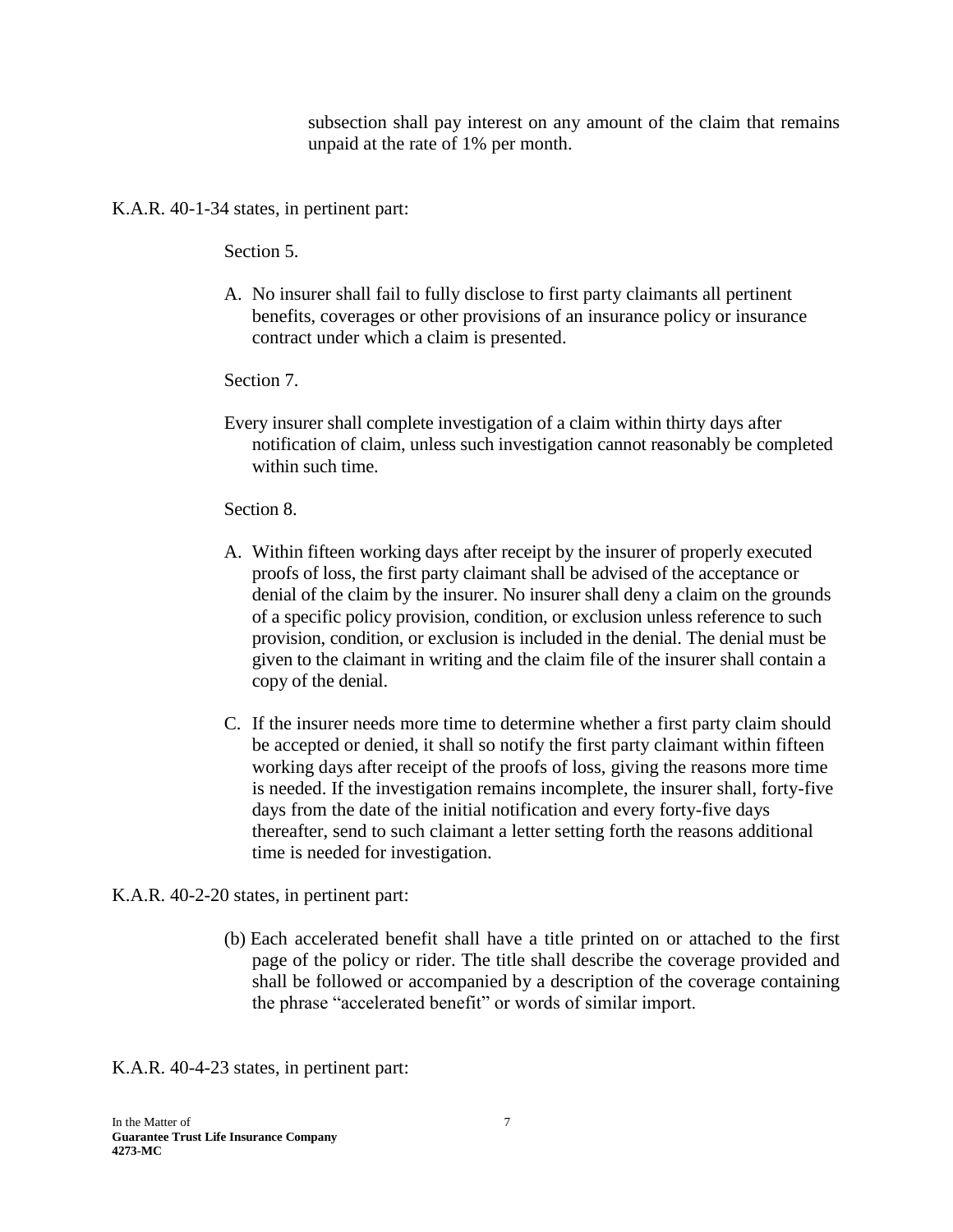- (b) Each authorized issuer of accident and sickness insurance contracts and each authorized insurance agent who solicits, negotiates or procures such insurance within this state shall meet the following requirements:
	- (3) The agent or insurer shall provide to the prospective purchaser before or with the delivery of a contract, a dated outline of coverage describing the elements of the contract including:

(A) The name and signature of the insurance agent, or if no agent is involved, the name of the employee of the insurer who assumes responsibility for completing the outline;

(E) the premiums for the accident and sickness insurance policy and a separate listing of the premiums for each optional or supplemental benefit provided by the contract;

(F) a statement disclosing the provisions of the policy and any supplemental riders relating to renewability, cancelability and termination and any modification of benefits, losses covered or premiums because of age or for other reasons. The description shall be written in a manner which will not minimize or render obscure the qualifying conditions;

K.A.R. 40-9-100 states, in pertinent part:

Section 2. Applicability

C. Advertising materials that are reproduced in quantity shall be identified by form numbers or other identifying means. The identification shall be sufficient to distinguish an advertisement from any other advertising materials, policies, applications or other materials used by the insurer.

Section 10. Use of Statistics

C. The source of any statistics used in an advertisement shall be identified in the advertisement.

Section 12. Disparaging Comparisons and Statements

An advertisement shall not directly or indirectly make unfair or incomplete comparisons of policies or benefits or comparisons of non-comparable policies of other insurers, and shall not disparage competitors, their policies, services or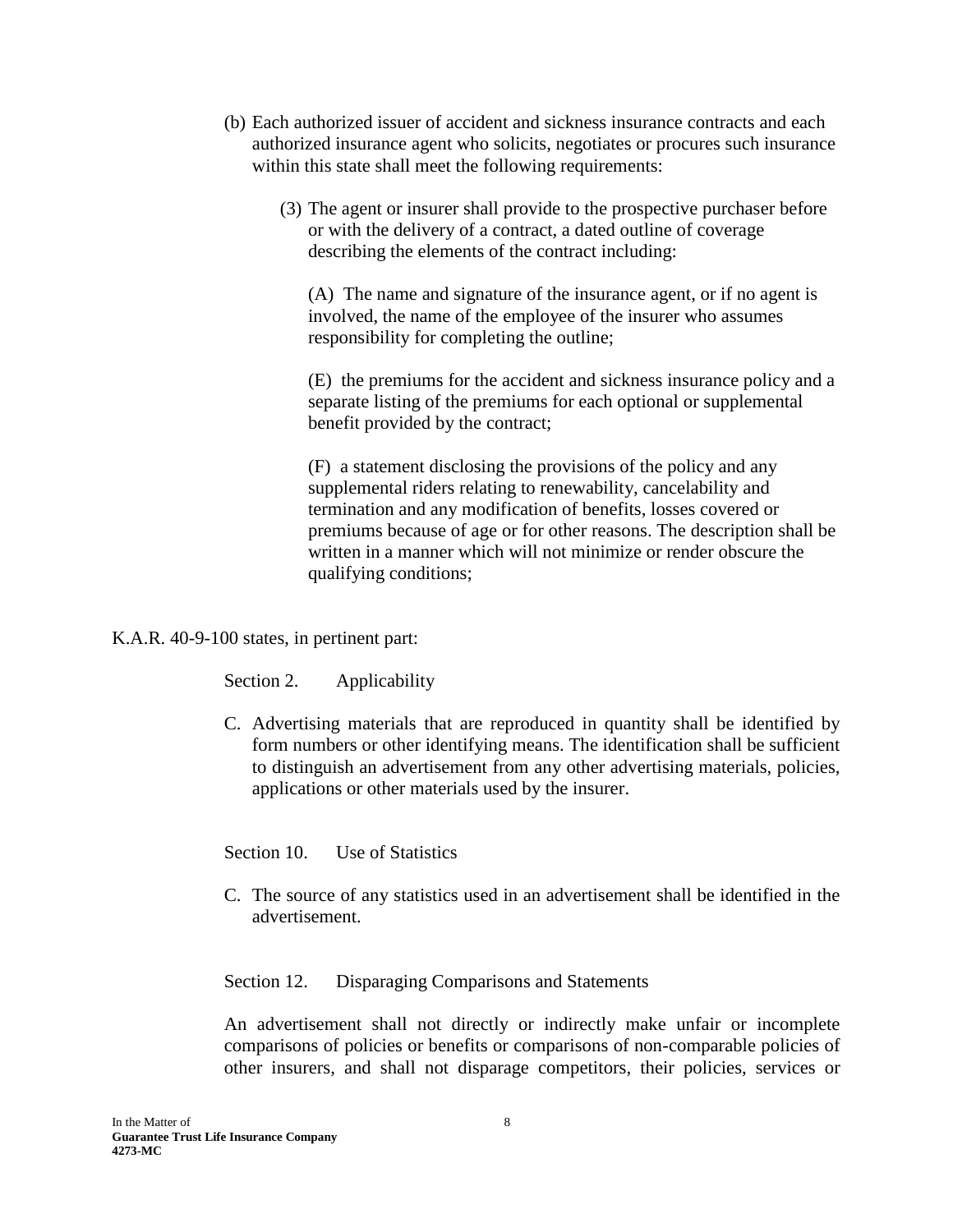business methods, and shall not disparage or unfairly minimize competing methods of marketing insurance.

- A. An advertisement shall not contain statements such as "no red tape" or "here is all you do to receive benefits."
- B. Advertisements that state or imply that competing insurance coverages customarily contain certain exceptions, reductions or limitations not contained in the advertised policies are prohibited unless the exceptions, reductions or limitations are contained in a substantial majority of the competing coverages.
- C. Advertisements that state or imply that an insurer's premiums are lower or that its loss ratios are higher because its organizational structure differs from that of competing insurers are prohibited.

K.A.R. 40-9-118 states, in pertinent part:

Section 5

(5) An advertisement shall prominently describe the type of policy advertised.

# **Conclusions of Law**

Based upon the Findings of Fact enumerated in Paragraphs #1 through #10 and the Applicable Law cited above,

# **IT IS, THEREFORE, ORDERED BY THE COMMISSIONER OF INSURANCE:**

- 1. The Commissioner of Insurance has jurisdiction over this matter pursuant to K.S.A. 40-222.
- 2. The Kansas Insurance Department's ("KID") Report of Market Conduct Examination of GTL as of December 31, 2008 is herein adopted in its entirety.
- 3. GTL's failure to put a form number on six student blanket coverage advertising forms, not correctly market in two brochures for student blanket coverage, and provide unsupported statistics constitutes violations of K.A.R. 40-9-100.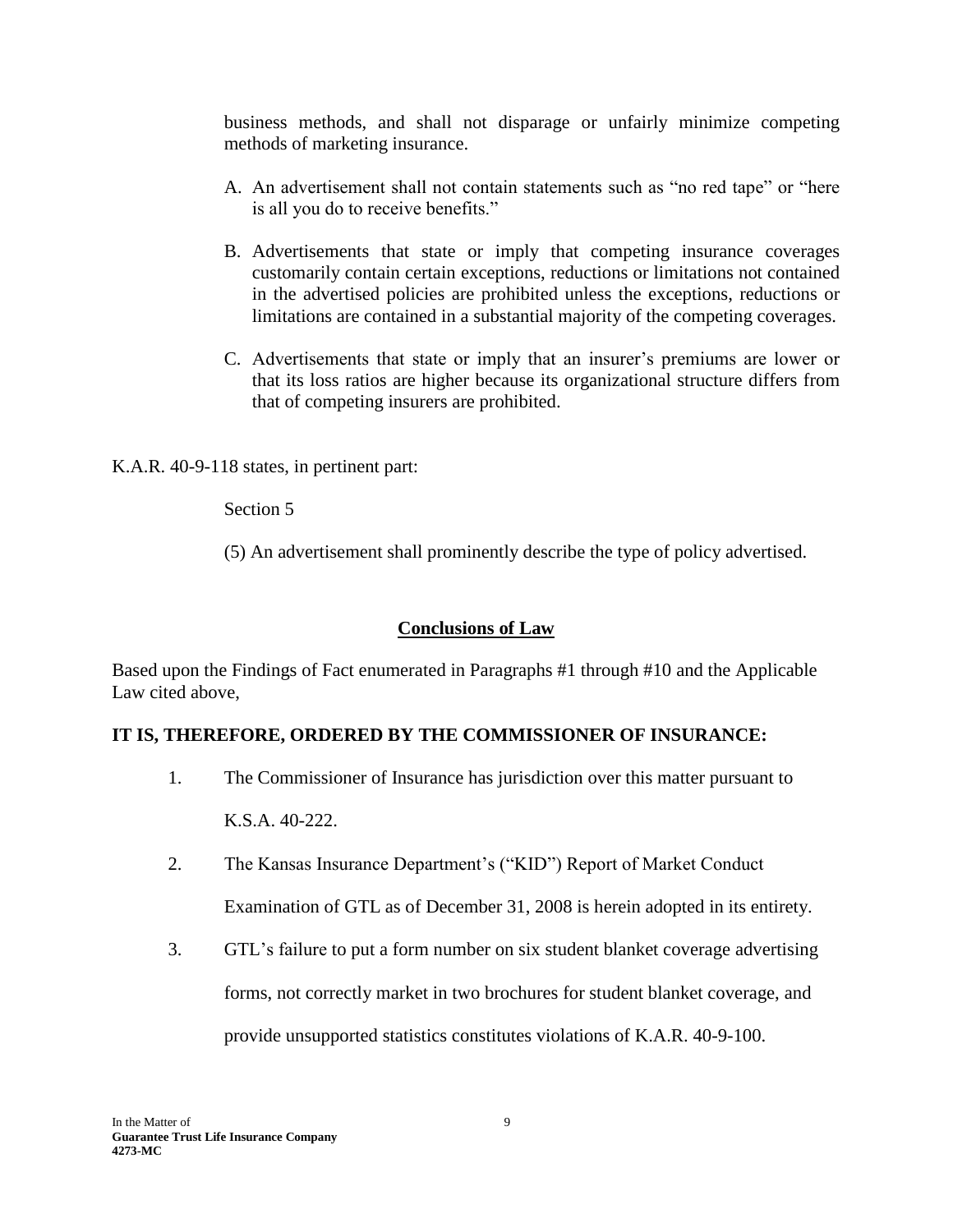- 4. Pursuant to K.S.A. 40-2,125(a)(1), GTL shall pay a monetary penalty of Three Thousand Dollars and No Cents (\$3,000.00) for the above-stated violations of K.A.R. 40-9-100.
- 5. GTL's failure to clearly advertise and market that its "Critical Provider Program" as a life insurance policy with an accelerated benefit rider constitutes a violation of K.A.R. 40-2-20(b).
- 6. Pursuant to K.S.A. 40-2,125(a)(1), GTL shall pay a monetary penalty of One Thousand Dollars and No Cents (\$1,000.00) for the above-stated violation of K.A.R. 40-2-20(b).
- 7. Failure of GTL's agents to use the proper application for GTL's "Critical Provider Program" which was filed and approved by KID constitutes a violation of K.S.A. 40-442 and K.S.A. 40-443.
- 8. Pursuant to K.S.A. 40-2,125(a)(1), GTL shall pay a monetary penalty of One Thousand Dollars and No Cents (\$1,000.00) for the above-stated violations of K.S.A. 40-442 and K.S.A. 40-443.
- 9. GTL's appointed agency's use of a marketing script and cover letter which identifies GTL's "Critical Provider Program" as being a critical illness policy gave consumers the impression that the product being sold was a health insurance policy when it is actually a life insurance policy. This is a deceptive act which constitutes as violation of K.S.A.  $40-2404(1)(a)$  and K.S.A.  $40-2404(1)(e)$ .
- 10. Pursuant to K.S.A. 40-2,125(a)(1), GTL shall pay a monetary penalty of One Thousand Dollars and No Cents (\$1,000.00) for the above-stated violations of K.S.A. 40-2404.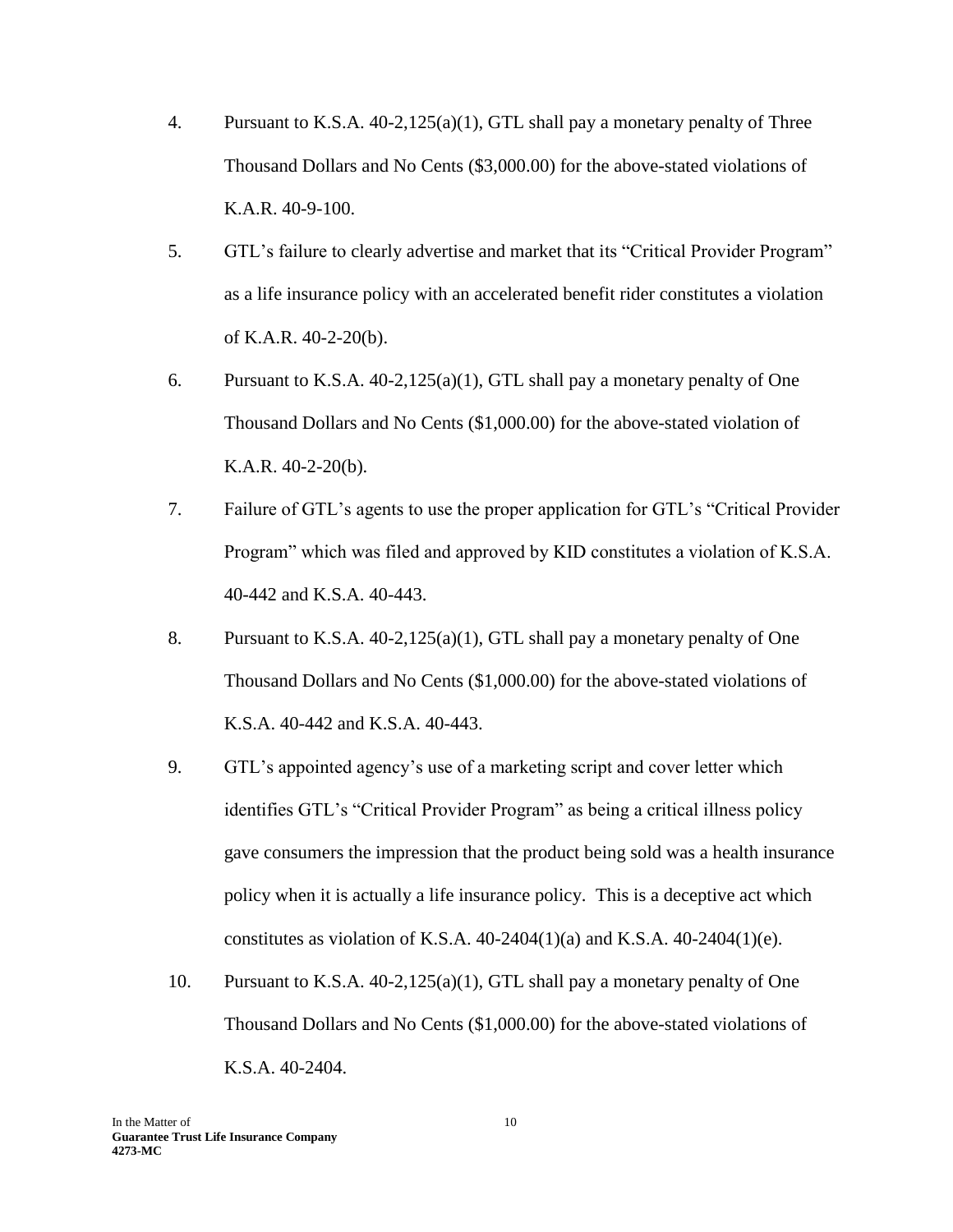- 11. GTL's application for its "Critical Provider Program" which is a term life insurance policy with an optional accelerated benefit rider is being marketed as one product with one premium suggesting that the accelerated benefit is not optional. GTL also uses "with Full Critical Illness Coverage" which is misleading and constitutes as violation of K.S.A.  $40-2404(1)(a)$  and K.S.A.  $40 2404(1)(e)$ .
- 12. Pursuant to K.S.A. 40-2,125(a)(1), GTL shall pay a monetary penalty of One Thousand Dollars and No Cents (\$1,000.00) for the above-stated violations of K.S.A. 40-2404.
- 13. GTL's failure to market its term life insurance policy and accelerated benefit as separate premium constitutes a violation of K.S.A. 40-2215(b).
- 14. Pursuant to K.S.A. 40-2,125(a)(1), GTL shall pay a monetary penalty of One Thousand Dollars and No Cents (\$1,000.00) for the above-stated violation of K.S.A. 40-2215.
- 15. GTL's failure to include the date, name and signature of the agent or employer, provisions relating to cancellation of coverage and policy premiums in its cancer product's outline of coverage constitutes violations of K.A.R. 40-4-23.
- 16. Pursuant to K.S.A. 40-2,125(a)(1), GTL shall pay a monetary penalty of One Thousand Dollars and No Cents (\$1,000.00) for the above-stated violation of K.A.R. 40-4-23.
- 17. GTL's failure to accurately calculate refunds for 286 consumers who had received rate increases which was agreed upon in both an agreement with KID and the Illinois Consent Order.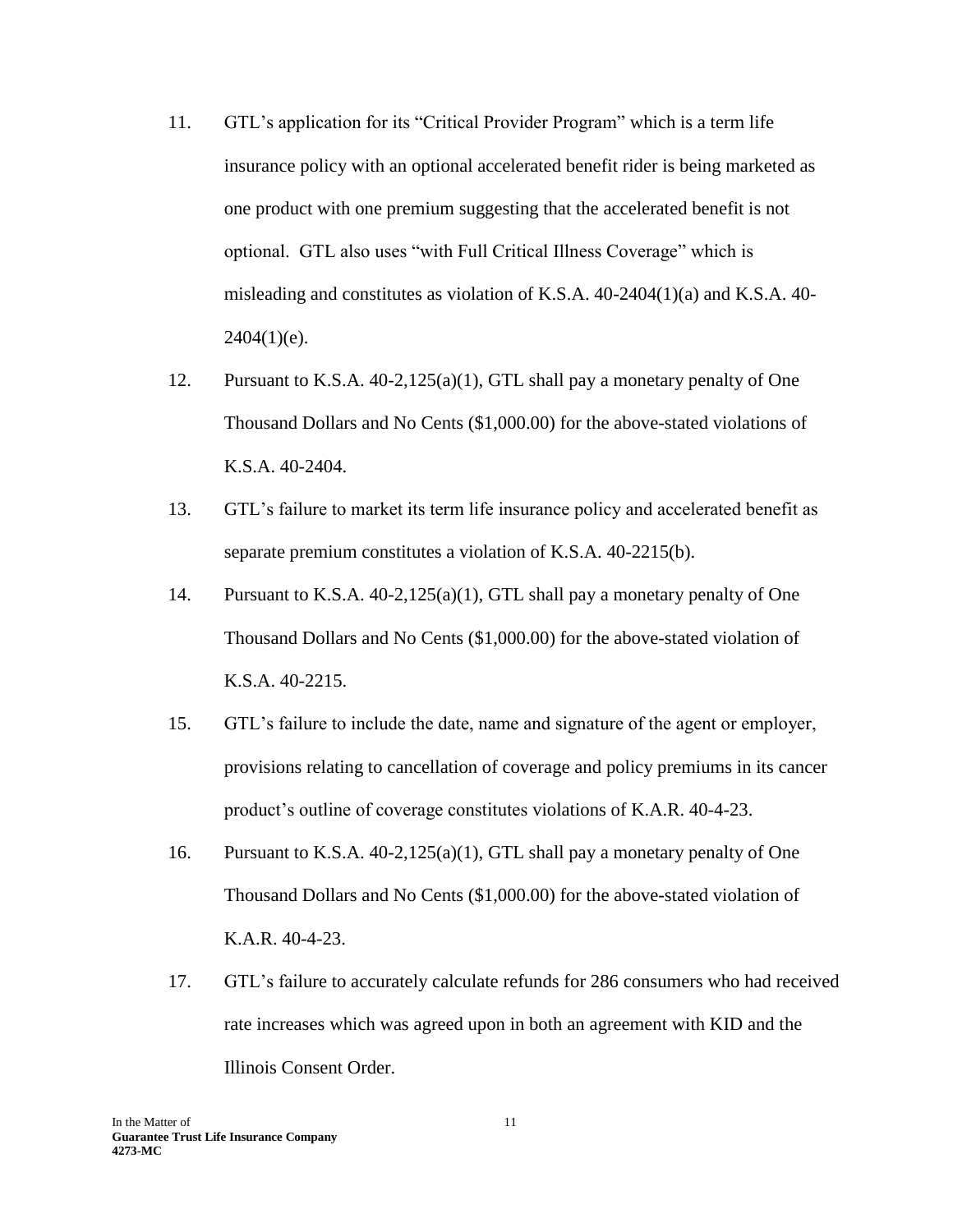18. Pursuant to K.S.A 40-2,125(a)(1), GTL shall pay a monetary penalty of Twelve Thousand and Twelve Dollars and No Cents (\$12,012) for failing to comply with the KID agreement and Illinois Consent Order.

# **IT IS SO ORDERED THIS 1st DAY OF AUGUST 2011, IN THE CITY OF TOPEKA, COUNTY OF SHAWNEE, STATE OF KANSAS.**



\_/s/ Sandy Praeger\_\_\_\_\_\_\_\_\_\_\_\_\_\_\_ Sandy Praeger Commissioner of Insurance

BY:

\_/s/ Zachary Anshutz\_\_\_\_\_\_\_\_\_\_\_\_ Zachary Anshutz General Counsel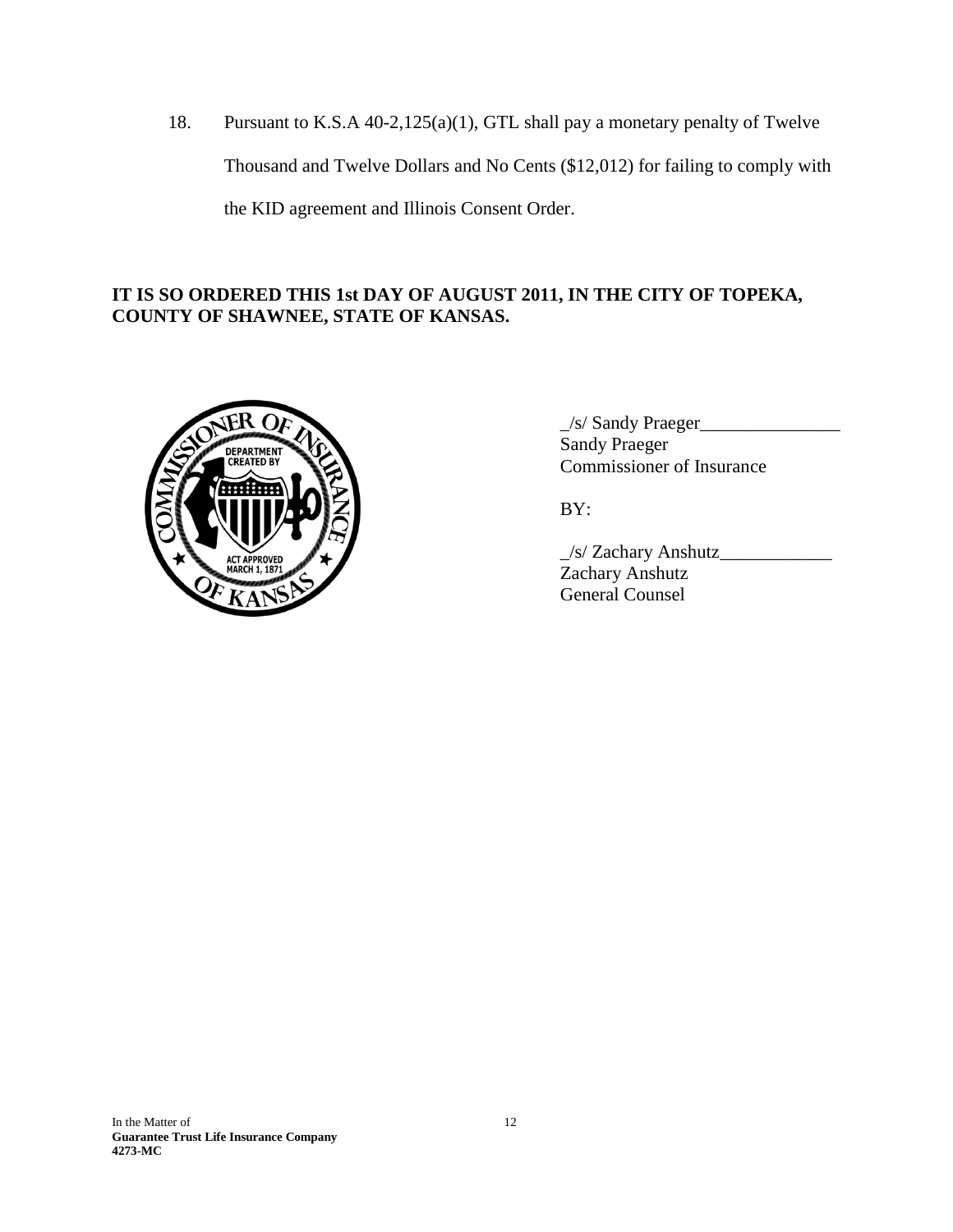### **NOTICE OF RIGHTS**

GTL is entitled to a hearing pursuant to K.S.A. 77-537, the Kansas Administrative Procedure Act. If GTL desires a hearing, the company must file a written request for a hearing with:

Zachary Anshutz, General Counsel Kansas Insurance Department 420 S.W.  $9<sup>th</sup>$  Street Topeka, Kansas 66612

This request must be filed within fifteen (15) days from the date of service of this Order. If GTL requests a hearing, the Kansas Insurance Department will notify the company of the time and place of the hearing and information on the procedures, right of representation, and other rights of parties relating to the conduct of the hearing before the commencement of the same.

If a hearing is not requested in the time and manner stated above, this Order shall become effective as a Final Order upon the expiration of time for requesting a hearing, pursuant to K.S.A. 77-613. In the event that GTL files a petition for judicial review, pursuant to K.S.A. 77- 613(e), the agency officer to be served on behalf of the Kansas Insurance Department is:

Zachary Anshutz, General Counsel Kansas Insurance Department 420 S.W.  $9^{th}$  Street Topeka, Kansas 66612